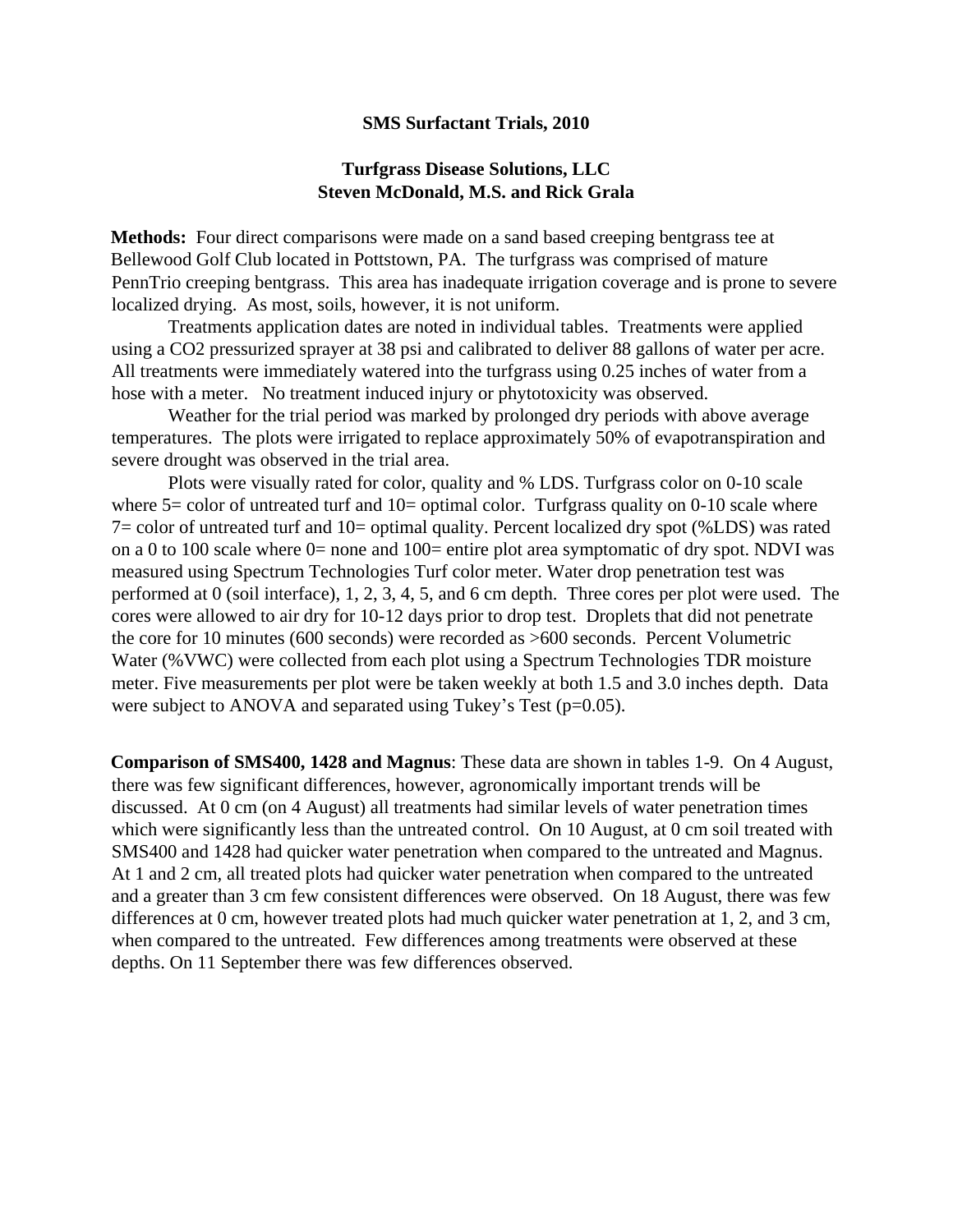|                  |  |  | Table 1. Comparison of SMS 400, 1428, and Magnus: Water drop penetration test: 29 |
|------------------|--|--|-----------------------------------------------------------------------------------|
| <b>July 2010</b> |  |  |                                                                                   |

| <b>Rating Date</b> |                   |                | 29 July 2010 (Initial)                           |        |        |        |                |        |        |  |  |
|--------------------|-------------------|----------------|--------------------------------------------------|--------|--------|--------|----------------|--------|--------|--|--|
| <b>Rating Type</b> |                   |                | Seconds to penetrate soil at various<br>depth*** |        |        |        |                |        |        |  |  |
| Depth              |                   | $0 \text{ cm}$ | 1 cm                                             | 2 cm   | 3 cm   | 4 cm   | $5 \text{ cm}$ | 6 cm   |        |  |  |
| Trt<br>Treatment*  | Rate              | Appl           |                                                  |        |        |        |                |        |        |  |  |
| No. Name           | per 1000 ft2 Code |                |                                                  |        |        |        |                |        |        |  |  |
| 1 Untreated        |                   |                | 101.0a                                           | 58.3 a | 43.3a  | 16.0a  | 3.7a           | 2.3a   | 1.3a   |  |  |
| 2 SMS400           | $4.0$ fl oz       | A              | 54.0 b                                           | 56.7 a | 29.3 a | 7.0a   | 1.0a           | 1.0a   | 1.7a   |  |  |
| 3 SMS-EXP-1428     | $4.0$ fl oz       | A              | 98.0 ab                                          | 68.3 a | 24.7 a | 10.7a  | 1.3a           | 2.0a   | 1.7a   |  |  |
| 4 Magnus           | 4.0 f1 oz         | A              | 72.0 ab                                          | 33.3 a | 30.0a  | 9.7 a  | 4.7a           | 3.3a   | 3.0a   |  |  |
| Treatment Prob(F)  |                   |                | 0.0331                                           | 0.3514 | 0.2121 | 0.7337 | 0.2617         | 0.7237 | 0.6267 |  |  |

\* Treatments were applied on 29 July (A) 2010

\*\* Means followed by same letter do not significantly differ (P=.05, Tukey's HSD).

**\*\*\*** Water drop penetration test at 0 (soil interface), 1, 2, 3, 4, 5, and 6 cm depth. Three cores per plot were used. The cores were allowed to air dry for 10-12 days prior to drop test. Droplets that did not penetrate the core for 10 minutes (600 seconds) were recorded as >600 seconds.

| <b>Rating Date</b> |                   |      | 4 August                                         |        |                |        |        |        |        |  |
|--------------------|-------------------|------|--------------------------------------------------|--------|----------------|--------|--------|--------|--------|--|
| <b>Rating Type</b> |                   |      | Seconds to penetrate soil at various<br>depth*** |        |                |        |        |        |        |  |
| Depth              |                   |      | $0 \text{ cm}$                                   | 1 cm   | $2 \text{ cm}$ | 3 cm   | 4 cm   | 5 cm   | 6 cm   |  |
| Trt<br>Treatment*  | Rate              | Appl |                                                  |        |                |        |        |        |        |  |
| No. Name           | per 1000 ft2 Code |      |                                                  |        |                |        |        |        |        |  |
| 1 Untreated        |                   |      | 31.0a                                            | 8.0 a  | 7.7a           | 7.8a   | 2.2a   | 2.0a   | 2.0a   |  |
| 2 SMS400           | 4.0 f1 oz         | A    | 15.8a                                            | 12.5a  | 16.3a          | 7.0a   | 5.8 a  | 6.0a   | 4.0a   |  |
| 3 SMS-EXP-1428     | $4.0$ fl oz       | A    | 20.0a                                            | 11.0a  | 11.5a          | 14.2 a | 11.7 a | 9.5a   | 3.3a   |  |
| 4 Magnus           | $4.0$ fl oz       | A    | 31.5 a                                           | 12.2a  | 13.3a          | 7.8a   | 4.2a   | 3.8a   | 3.3a   |  |
| Treatment Prob(F)  |                   |      | 0.1520                                           | 0.8342 | 0.6776         | 0.8250 | 0.6273 | 0.7616 | 0.9256 |  |

#### **Table 2. Continued: 4 August 2010**

 $*$  Treatments were applied on 29 July (A)

\*\* Means followed by same letter do not significantly differ (P=.05, Tukey's HSD).

**\*\*\*** Water drop penetration test at 0 (soil interface), 1, 2, 3, 4, 5, and 6 cm depth. Three cores per plot were used. The cores were allowed to air dry for 10-12 days prior to drop test. Droplets that did not penetrate the core for 10 minutes (600 seconds) were recorded as >600 seconds.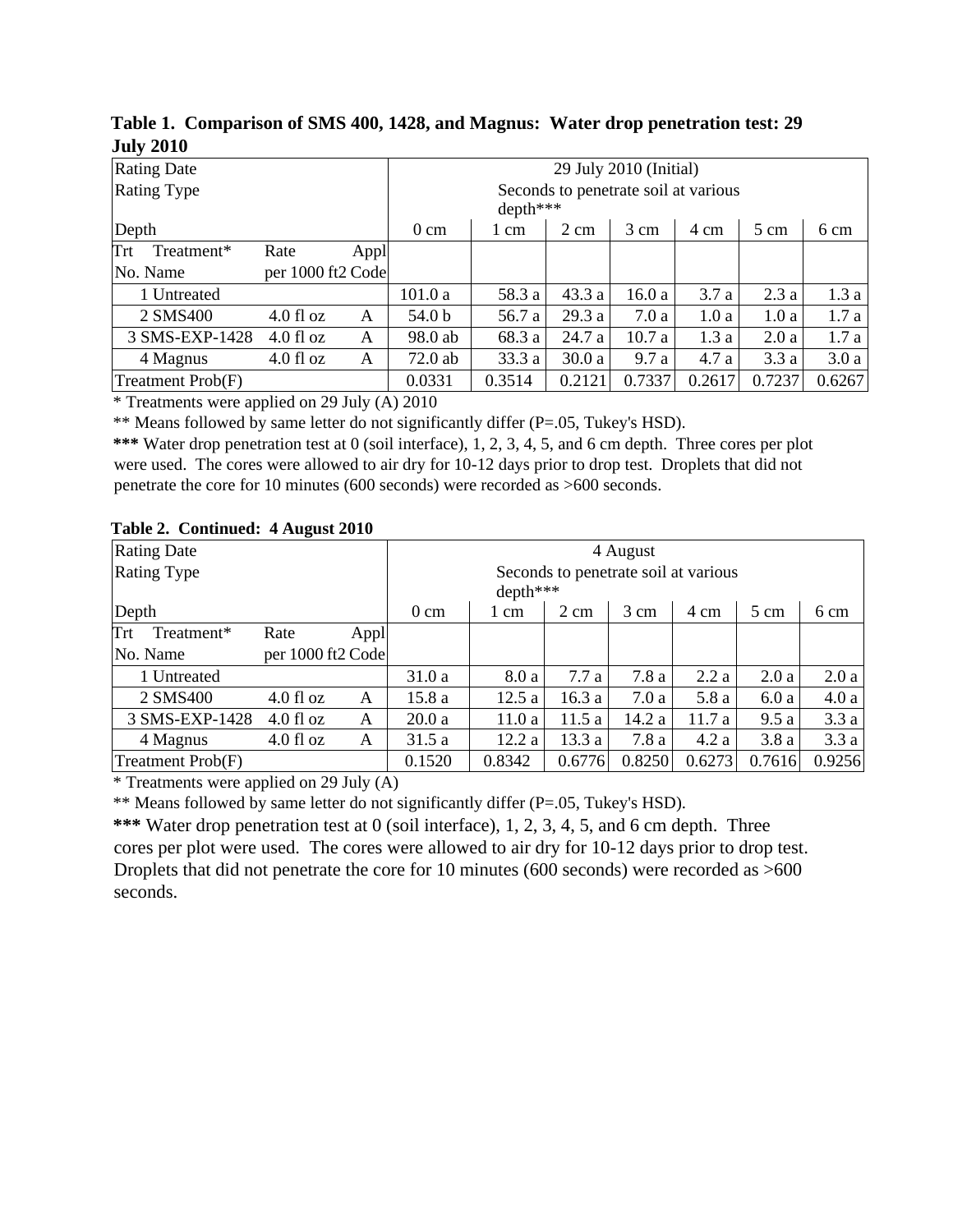# **Table 3. Continued 10 August**

| <b>Rating Date</b>                    |                   |                                                   | 10 August 2010    |                                      |                |        |        |                |        |  |  |
|---------------------------------------|-------------------|---------------------------------------------------|-------------------|--------------------------------------|----------------|--------|--------|----------------|--------|--|--|
| <b>Rating Type</b>                    |                   |                                                   |                   | Seconds to penetrate soil at various |                |        |        |                |        |  |  |
|                                       |                   |                                                   | depth***          |                                      |                |        |        |                |        |  |  |
| Depth                                 |                   |                                                   | $0 \text{ cm}$    | 1 cm                                 | $2 \text{ cm}$ | 3 cm   | 4 cm   | $5 \text{ cm}$ | 6 cm   |  |  |
| Trt<br>Treatment*                     | Rate              | Appl                                              |                   |                                      |                |        |        |                |        |  |  |
| No. Name                              | per 1000 ft2 Code |                                                   |                   |                                      |                |        |        |                |        |  |  |
| 1 Untreated                           |                   |                                                   | 98.2 ab           | 84.5 a                               | 62.7 a         | 45.2a  | 58.2 a | 53.0 a         | 24.7 a |  |  |
| 2 SMS400                              | $4.0$ fl oz       | A                                                 | 43.3 <sub>b</sub> | 14.7 <sub>b</sub>                    | 22.0a          | 29.2a  | 33.3 a | 23.3a          | 18.0a  |  |  |
| 3 SMS-EXP-1428                        | 4.0 f1 oz         | A                                                 | 31.5 <sub>b</sub> | $23.3$ ab                            | 14.2 a         | 79.0 a | 94.2 a | 93.0 a         | 93.7 a |  |  |
| 4 Magnus                              | 4.0 f1 oz         | A                                                 | 115.0 a           | 53.8 ab                              | 53.2 a         | 73.7 a | 73.2 a | 31.5 a         | 6.0a   |  |  |
| Treatment Prob(F)                     |                   |                                                   | 0.0153            | 0.0291                               | 0.1100         | 0.3634 | 0.3796 | 0.2254         | 0.3619 |  |  |
| $\mathbf{r}$ . The state $\mathbf{r}$ | $\cdots$          | $\bigcap_{n=1}^{\infty}$ $\bigcap_{n=1}^{\infty}$ |                   |                                      |                |        |        |                |        |  |  |

\* Treatments were applied on 29 July (A).

\*\* Means followed by same letter do not significantly differ (P=.05, Tukey's HSD).

**\*\*\*** Water drop penetration test at 0 (soil interface), 1, 2, 3, 4, 5, and 6 cm depth. Three cores per plot were used. The cores were allowed to air dry for 10-12 days prior to drop test. Droplets that did not penetrate the core for 10 minutes (600 seconds) were recorded as >600 seconds.

# **Table 4. Continued: 18 August 2010**

| <b>Rating Date</b>    |             |      |      |                                               |          |                    | 18 August          |          |                     |                      |  |  |  |
|-----------------------|-------------|------|------|-----------------------------------------------|----------|--------------------|--------------------|----------|---------------------|----------------------|--|--|--|
| <b>Rating Type</b>    |             |      |      | Seconds to penetrate soil at various depth*** |          |                    |                    |          |                     |                      |  |  |  |
| Depth                 |             |      |      | $0 \text{ cm}$                                | 1 cm     | $2 \text{ cm}$     | $3 \text{ cm}$     | 4 cm     | $5 \text{ cm}$      | 6 cm                 |  |  |  |
| Trt<br>Treatment*Rate |             |      | Appl |                                               |          |                    |                    |          |                     |                      |  |  |  |
|                       |             |      |      |                                               |          |                    |                    |          |                     |                      |  |  |  |
| No. Name              | per         | 1000 | ft2  |                                               |          |                    |                    |          |                     |                      |  |  |  |
|                       | Code        |      |      |                                               |          |                    |                    |          |                     |                      |  |  |  |
| 1 Untreated           |             |      |      | 180.97 a                                      | 110.42 a | 108.52 a           | 110.02 a           | 102.92 a | 66.19 a 52.26 a     |                      |  |  |  |
| 2 SMS400              | $4.0$ fl oz |      | A    | 178.88 a                                      | 85.69 ab | 39.78 ab           | 33.78 ab           | 95.16a   | 139.02 a 64.02 a    |                      |  |  |  |
| 3 SMS-EXP-            | $4.0$ fl oz |      | A    | 169.83                                        | 35.09 ab | 22.80 <sub>b</sub> | 21.19 ab           | 84.14 a  | 89.54 a 34.83 a     |                      |  |  |  |
| 1428                  |             |      |      | ab                                            |          |                    |                    |          |                     |                      |  |  |  |
| 4 Magnus              | $4.0$ fl oz |      | A    | 104.07 b                                      | 26.66 b  | 18.02 b            | 17.76 <sub>b</sub> | 21.02 a  | $21.76$ a $6.142$ a |                      |  |  |  |
| Treatment             |             |      |      | 0.0320                                        | 0.0239   | 0.0237             | 0.0383             | 0.2941   |                     | $0.0742 \mid 0.2685$ |  |  |  |
| Prob(F)               |             |      |      |                                               |          |                    |                    |          |                     |                      |  |  |  |

 $*$  Treatments were applied on 29 July (A)

\*\* Means followed by same letter do not significantly differ (P=.05, Tukey's HSD).

**\*\*\*** Water drop penetration test at 0 (soil interface), 1, 2, 3, 4, 5, and 6 cm depth. Three cores per plot were used. The cores were allowed to air dry for 10-12 days prior to drop test. Droplets that did not penetrate the core for 10 minutes (600 seconds) were recorded as >600 seconds.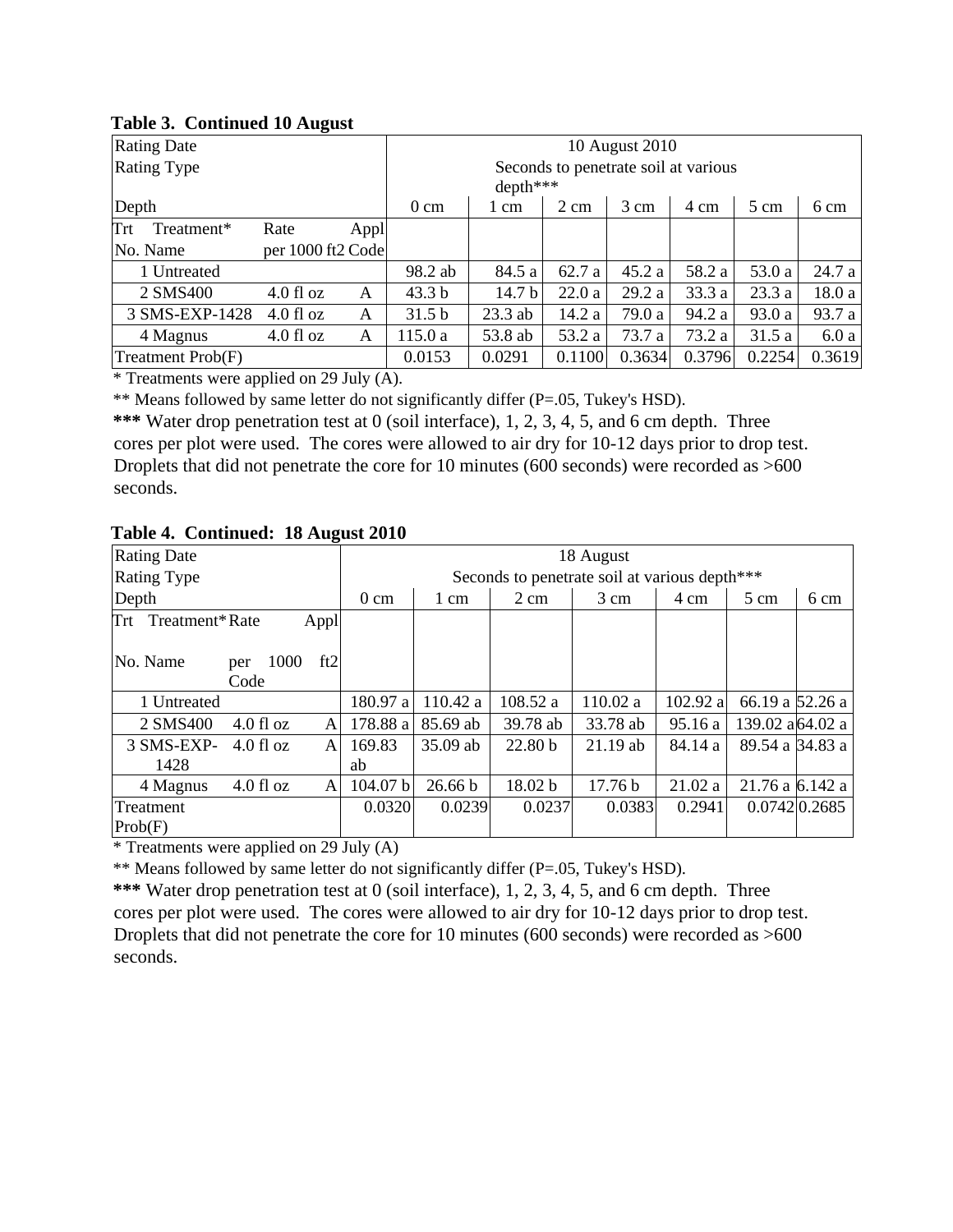| <b>Rating Date</b> |             |      | 11 September   |                                      |                |         |                      |         |                  |  |  |
|--------------------|-------------|------|----------------|--------------------------------------|----------------|---------|----------------------|---------|------------------|--|--|
| <b>Rating Type</b> |             |      |                | Seconds to penetrate soil at various |                |         |                      |         |                  |  |  |
|                    |             |      |                | depth***                             |                |         |                      |         |                  |  |  |
| Depth              |             |      | $0 \text{ cm}$ | 1 cm                                 | $2 \text{ cm}$ | 3 cm    | 4 cm                 | 5 cm    | $6 \text{ cm}^*$ |  |  |
| Trt<br>Treatment*  | Rate        | Appl |                |                                      |                |         |                      |         |                  |  |  |
| No. Name           | 1000<br>per | ft2  |                |                                      |                |         |                      |         |                  |  |  |
|                    | Code        |      |                |                                      |                |         |                      |         |                  |  |  |
| 1 Untreated        |             |      | 55.78 b        | 31.90 a                              | 22.90 a        |         | $32.16$ a $ 22.78$ a | 14.07a  |                  |  |  |
| 2 SMS400           | $4.0$ fl oz | A    | 85.59 b        | 61.09 a                              | 49.57 a        | 45.64 a | 57.83 a              | 31.26a  |                  |  |  |
| 3 SMS-EXP-         | $4.0$ fl oz | A    | 143.21 a       | 44.16 a                              | 52.26 a        |         | 29.19 a 29.54 a      | 26.61a  |                  |  |  |
| 1428               |             |      |                |                                      |                |         |                      |         |                  |  |  |
| 4 Magnus           | $4.0$ fl oz | A    | 78.40 b        | 23.61 a                              | 23.19 a        | 49.66 a | 57.11 a              | 32.88 a |                  |  |  |
| Treatment Prob(F)  |             |      | 0.0088         | 0.1922                               | 0.3624         | 0.4835  | 0.2621               | 0.8643  |                  |  |  |

# **Table 5. Continued: 11 September 2010**

\* Treatments were applied on 29 July (A)

\*\* Means followed by same letter do not significantly differ (P=.05, Tukey's HSD).

**\*\*\*** Water drop penetration test at 0 (soil interface), 1, 2, 3, 4, 5, and 6 cm depth. Three cores per plot were used. The cores were allowed to air dry for 10-12 days prior to drop test. Droplets that did not penetrate the core for 10 minutes (600 seconds) were recorded as >600 seconds.

\* Data missing, soil samples all feel apart at 6 cm level

| <b>Rating Date</b> |                   |      | $Jul-29$ | Aug- $3$                    | Aug- $10$ | Aug- $18$ | $Sep-11$ |  |  |
|--------------------|-------------------|------|----------|-----------------------------|-----------|-----------|----------|--|--|
| Rating Type        |                   |      |          | Turfgrass Quality (0-10)*** |           |           |          |  |  |
| Treatment*<br>Trt  | Rate              | Appl |          |                             |           |           |          |  |  |
| No. Name           | per 1000 ft2 Code |      |          |                             |           |           |          |  |  |
| 1 Untreated        |                   |      | 8.0 a    | 6.7 <sub>b</sub>            | 5.3 a     | 5.67 a    | 5.0a     |  |  |
| 2 SMS400           | $4.0$ fl oz       | A    | 8.0 a    | 8.0 a                       | 7.3a      | 7.00a     | 6.7a     |  |  |
| 3 SMS-EXP-1428     | $4.0$ fl oz       | Α    | 8.0 a    | 8.0 a                       | 6.7 a     | 6.77 a    | 6.7 a    |  |  |
| 4 Magnus           | $4.0$ fl oz       | Α    | 8.0 a    | 8.0 a                       | 6.0a      | 5.87 a    | 5.3 a    |  |  |
| Treatment Prob(F)  |                   |      | 1.0000   | 0.0029                      | 0.3050    | 0.4288    | 0.3965   |  |  |

**Table 6. Turfgrass Quality as impacted by various surfactant** 

\* Treatments were applied on 29 July (A) and 4 August (B)

\*\* Means followed by same letter do not significantly differ (P=.05, Tukey's HSD).

**\*\*\*** Turfgrass quality on 0-10 scale where 7= acceptable threshold for quality and 10= optimal quality